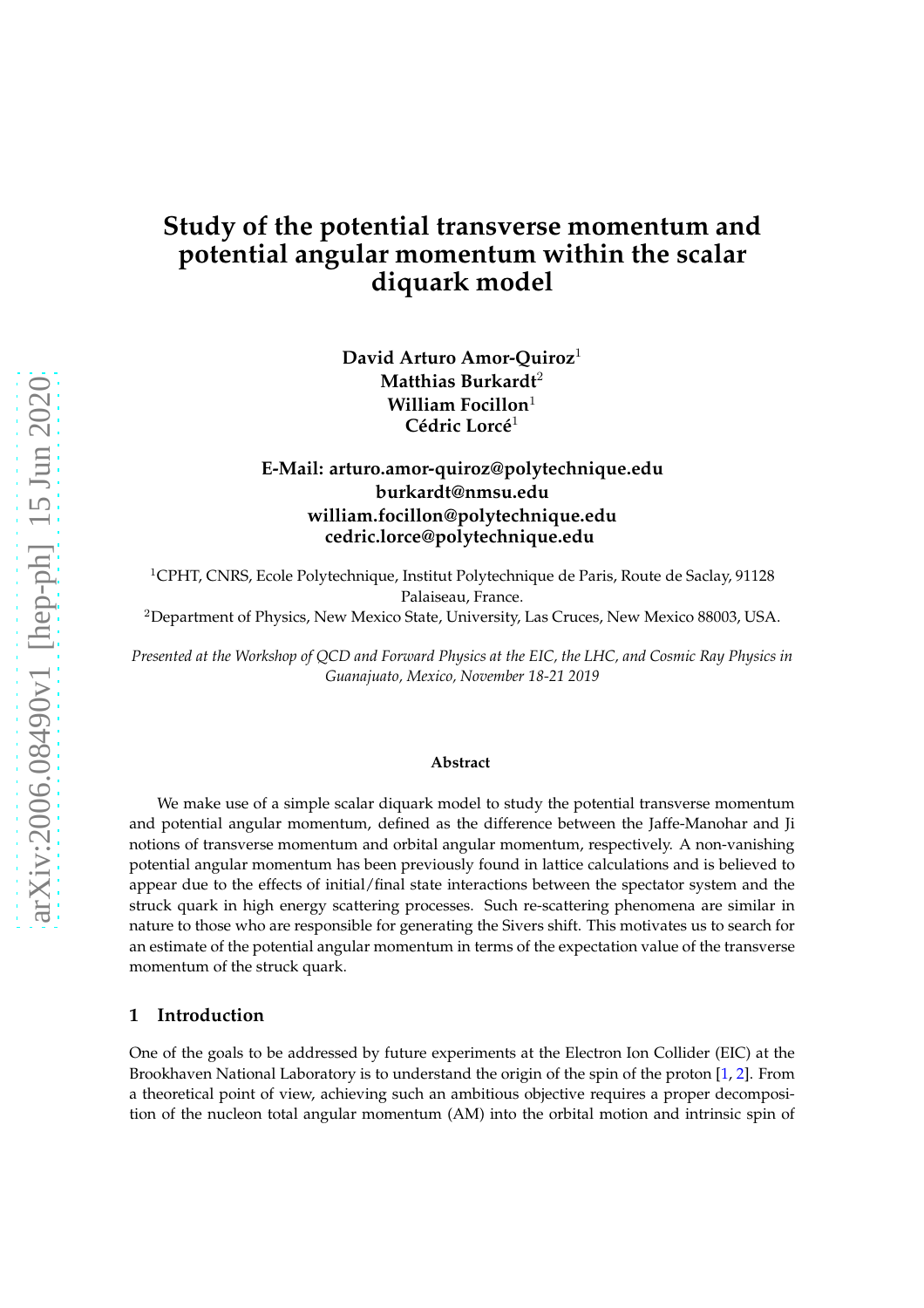its constituents. While many decompositions with different properties and physical interpretations are possible, the most common decompositions of AM are the Jaffe-Manohar (JM) [\[3\]](#page-6-2) and Ji [\[4](#page-6-3)] decompositions. They induce different notions of orbital angular momentum (OAM) that depend on how the interacting contributions are attributed to either quarks or gluons. Providing a broader insight on other kinds of decompositions is beyond the scope of the present document. Nevertheless, for a clear explanation of the differences and the physical interpretation of some standard decompositions, the reader is referred to the reviews by Leader and Lorcé [\[5,](#page-6-4) [6\]](#page-6-5) and Wakamatsu [\[7\]](#page-6-6).

The fundamental difference between Ji and JM decompositions of AM is that the former is related to the usual gauge covariant derivative  $D_{\mu}$ , while the latter is associated with the *pure* gauge covariant derivative  $D^\mu_{\text{pure}}$  defined as  $D^\mu_{\text{pure}} = \partial^\mu - igA^\mu_{\text{pure}}$ . The notation refers to the *Chen et al.* [\[8\]](#page-6-7) splitting of the (generally non-abelian) fields provided by [\[9,](#page-6-8) [10\]](#page-6-9)

$$
A^{\mu} = A^{\mu}_{\text{pure}} + A^{\mu}_{\text{phys}}
$$
  

$$
F^{\mu\nu}_{\text{pure}} = \partial^{\mu} A^{\nu}_{\text{pure}} - \partial^{\nu} A^{\mu}_{\text{pure}} - ig[A^{\mu}_{\text{pure}}, A^{\nu}_{\text{pure}}] = 0,
$$
 (1.1)

where gauge transformations act differently on the pure and physical fields. The *physical* part of the field  $A_{\text{phys}}^{\mu}$  can be fixed by a condition similar to a gauge-fixing. We choose the light-front (LF) condition  $A_{\text{phys}}^+ = 0$  since it appears to be convenient for simplifying some calculations, as the pure gauge derivative  $D_{pure}^{\mu}$  coincides with the common partial derivative provided by  $\partial^{\mu}$ in the corresponding LF gauge. We also use advanced boundary conditions and omit any label indicating such a choice.

Let us start with the potential AM, defined as the difference between the Ji and Jaffe-Manohar (JM) notions of OAM  $L_{\text{pot}}^z \equiv L_{\text{JM}}^z - L_{\text{ji}}^z$  where [\[9,](#page-6-8) [11\]](#page-6-10)

<span id="page-1-1"></span>
$$
L_{\rm ji}^{z} \equiv \lim_{\Delta \to 0} \frac{\langle p', S' | \int d^{4}r \,\delta(r^{+}) \,\overline{\psi}(r) \gamma^{+} [r_{\perp} \times iD_{\perp}]_{z} \psi(r) |p, S\rangle}{\langle P, S | P, S \rangle} \,, \tag{1.2}
$$

is the Ji definition for the quark OAM inside a nucleon with initial (final) four-momentum  $p^{(\prime)}$  and covariant spin  $S^{(l)}$ , while  $P = \frac{p+p'}{2}$  $\frac{p+p}{2}$  is the average 4-momentum. On the other hand, the JM notion of quark OAM in the LF gauge is provided by

<span id="page-1-2"></span>
$$
L_{\text{JM}}^z \equiv \lim_{\Delta \to 0} \frac{\langle p', S' | \int d^4 r \,\delta(r^+) \,\overline{\psi}(r) \gamma^+ [r_\perp \times i \mathbf{D}_{\text{pure},\perp}]_z \psi(r) | p, S \rangle}{\langle P, S | P, S \rangle} \,, \tag{1.3}
$$

The computation of the matrix elements should first be considered with  $p' \neq p$ , and the forward limit  $\Delta = p' - p \rightarrow 0$  has to be taken at the end. We also consider initial and final nucleon states with the same rest-frame polarization  $s = s' = (\mathbf{s}_{\perp}, s_z)$  so that the covariant spin vector<sup>[1](#page-1-0)</sup> is given by

$$
S^{\mu} = [s_z P^+, -s_z P^- + \frac{P_{\perp}}{P^+} \cdot (M s_{\perp} + P_{\perp} s_z), M s_{\perp} + P_{\perp} s_z]
$$
(1.4)

satisfying  $P \cdot S = 0$  and  $S^2 = -M^2$ .

By means of Eqs. [\(1.2\)](#page-1-1) and [\(1.3\)](#page-1-2) it is easy to verify that the difference between the Ji and JM notions of the longitudinal component of the quark OAM in the LF gauge is proportional to the gauge fields. The potential AM is consequently provided by [\[11\]](#page-6-10)

<span id="page-1-3"></span>
$$
L_{\text{pot}}^{z} = \lim_{\Delta \to 0} \frac{\langle p', S' | \int d^{4}r \,\delta(r^{+}) \, (-g) \overline{\psi}(r) \gamma^{+} [r_{\perp} \times \mathbf{A}_{\text{phys},\perp}(r)]_{z} \psi(r) |p, S \rangle}{\langle P, S | P, S \rangle}
$$
\n
$$
= \frac{-g \,\epsilon_{\perp}^{i}}{2P^{+}} \left[ -i \nabla_{\Delta_{\perp}}^{i} \langle p', S' | \overline{\psi}(0) \gamma^{+} A_{\text{phys},\perp}^{j}(0) \psi(0) |p, S \rangle \right]_{\Delta=0}.
$$
\n(1.5)

<span id="page-1-0"></span><sup>1</sup> In light-front coordinates any 4-vector is given by  $x^{\mu} = [x^+, x^-, \boldsymbol{x}_\perp]$  with  $x^{\pm} = \frac{1}{\sqrt{2}}(x^0 \pm x^3)$ .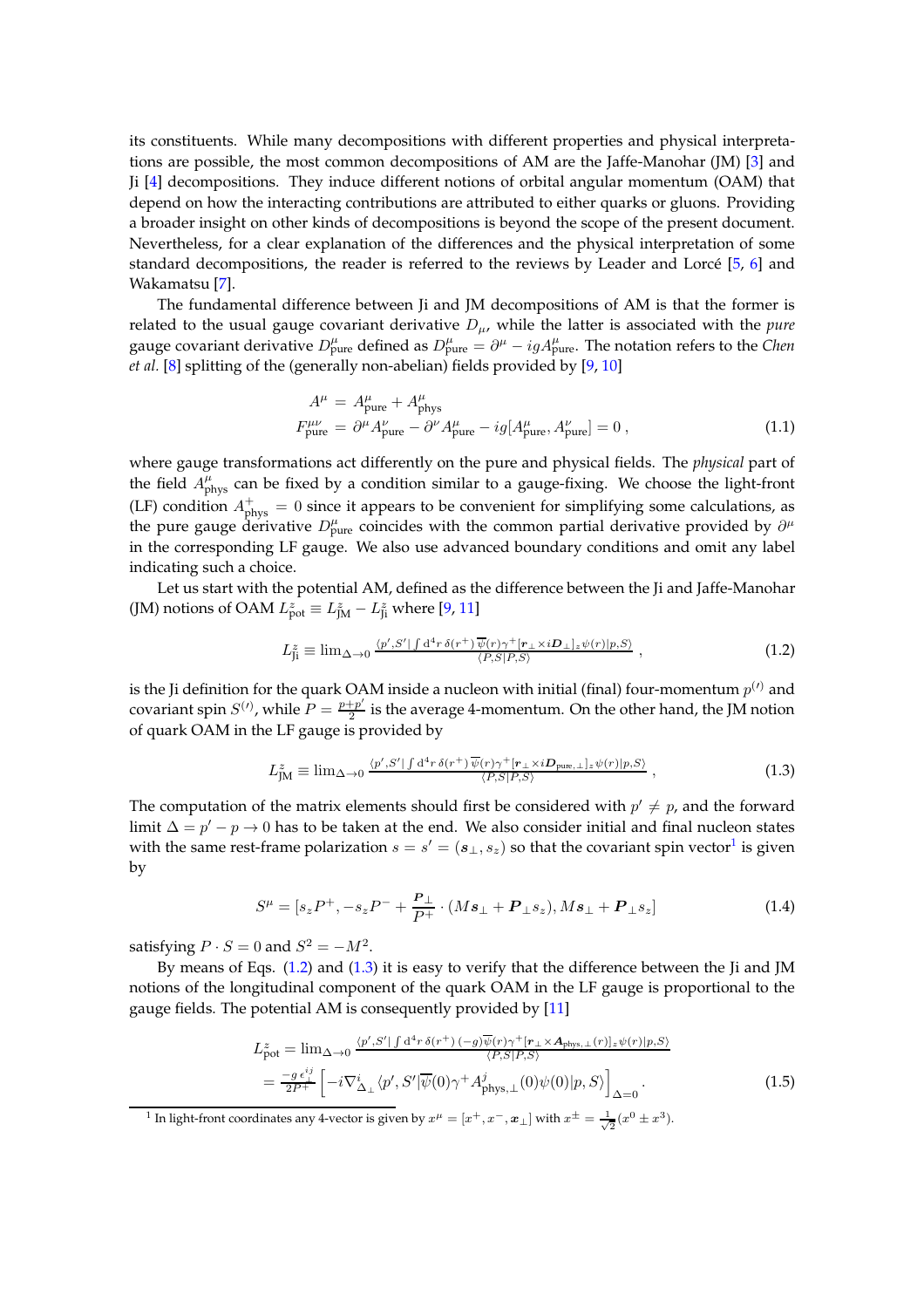The potential AM is interpreted as the accumulated change in OAM experienced by the struck quark due to the color Lorentz forces as it leaves the target in high-energy scattering processes [\[12](#page-6-11)].

Similarly, the potential transverse momentum (TM) is defined as the difference between JM and Ji notions of the transverse momentum of a parton inside the nucleon [\[11\]](#page-6-10)

$$
\langle k_{\perp}^{i} \rangle_{\text{pot}} \equiv \langle k_{\perp}^{i} \rangle_{\text{JM}} - \langle k_{\perp}^{i} \rangle_{\text{J}i} = \frac{-g}{2P^{+}} \langle P, S | \overline{\psi}(0) \gamma^{+} A_{\text{phys},\perp}^{i}(0) \psi(0) | P, S \rangle. \tag{1.6}
$$

The potential TM can be related to the Sivers shift (as justified with more detail in Section [2\)](#page-3-0), which is the non-vanishing average transverse momentum of individual partons orthogonal to the nucleon transverse spin resulting from the Sivers mechanism.

Using perturbation theory, explicit calculations found that  $L_{pot}$  vanishes at tree level [\[13](#page-6-12)]. The aim of the present document is to check within a model calculation wether the difference between Ji and JM decompositions of OAM appears at two-loop level and to compare its magnitude with that of  $k_{\text{pot}}$  [\[12](#page-6-11)].

A non-vanishing potential AM is supported by recent lattice calculations which demonstrate that it can be clearly resolved and furthermore, that the JM OAM appears to be "significantly enhanced" when compared with Ji OAM [\[14](#page-6-13), [15\]](#page-6-14). Additionally, the renormalization scale dependence of  $L_{pot}$  was recently studied in lattice QCD by Hatta and Yao [\[16\]](#page-6-15) with results that seem to be compatible with those previously found in [\[13\]](#page-6-12). For a recent discussion of the potential AM in the Landau problem, see [\[17\]](#page-6-16).

Both the potential TM and the potential AM are gauge invariant quantities that can in principle be experimentally observed. The reason for comparing their magnitudes is motivated by Burkardt's proposal of defining a lensing effect due to soft gluon rescattering in deep-inelastic and other high-energy scatterings. Originally, such effect was described by factorizing the Sivers function  $f_{1T}^\perp$  into a distortion effect in position space (described by the distortion GPD  $E$ ) times a lensing function  $\mathcal{I}(\boldsymbol{b}_\perp)$  that accounts for the effect of attractive initial/final state interactions (ISI/FSI) in the impact parameter space denoted by  $b_{\perp}$ . Such interactions are responsible for providing both TM to the outgoing quark, as well as exerting a torque on it as it leaves the target [\[18,](#page-6-17) [19\]](#page-6-18).

Even if the notion of a lensing function is intuitive and is supported by some model calcula-tions [\[19](#page-6-18)[–22\]](#page-7-0), we emphasize that the possibility of factorizing  $\mathcal{I}(b_{\perp})$  is model dependent [\[23\]](#page-7-1). We argue, nevertheless, that a non-vanishing Sivers function is both a direct probe of orbital motion of the partons inside the nucleus and a necessary condition for a non-vanishing potential AM, as both mechanisms have the same physical foundations in ISI/FSI.

In the present document, we compute both the potential TM and potential AM in the framework of a simple scalar diquark model (SDM) of the nucleon at  $\mathcal{O}(\lambda^2 e_q e_s)$  in perturbation theory. The model is based on the assumption that the nucleon splits into a quark and a scalar diquark structure, which are regarded as elementary fields of the theory [\[24](#page-7-2)]. The lagrangian for the SDM is

$$
\mathcal{L}_{\text{SDM}} = -\frac{1}{4} F^{\mu\nu} F_{\mu\nu} + \bar{\Psi}_N \left( i\partial - M \right) \Psi_N + \bar{\psi} \left( i\partial - m_q \right) \psi + \partial_\mu \phi \partial^\mu \phi^* - m_s^2 \phi^* \phi + \lambda \left( \bar{\psi} \Psi_N \phi^* + \bar{\Psi}_N \psi \phi \right) - e_q \bar{\psi} A \psi - ie_s \left( \phi^* \partial^\mu \phi \right) A_\mu + e_s^2 A_\mu A^\mu \phi^* \phi .
$$
 (1.7)

In this expression,  $\psi$  represents the quark field with mass  $m_q$ ;  $\phi$  denotes the charged scalar diquark field with mass  $m_s$ ;  $\Psi_N$  is the neutral nucleon field with mass M; and A are abelian gauge fields that could represent either photons or gluons, as any non-abelian effects would appear at threeloop order. The stability condition for the target nucleon is  $M < m_a + m_s$ . Furthermore, the photon-quark and photon-diquark couplings are given by  $e_q$  and  $e_s$  respectively, while  $\lambda$  is the coupling constant of the point-like scalar quark-nucleon-diquark vertex.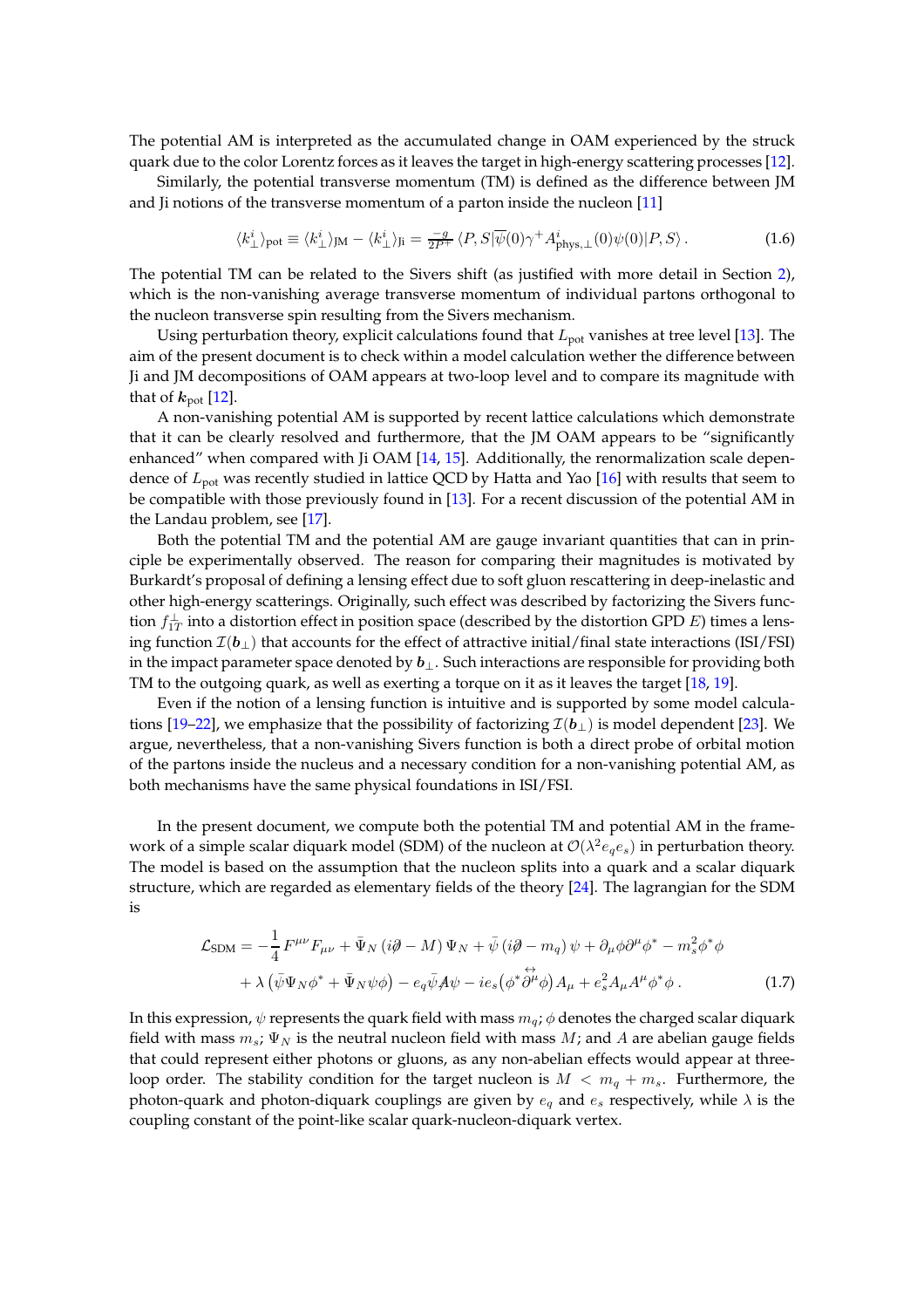The target field considered in the present model has no charge, emulating either a neutron in QED or the fact that in QCD a hadron is color neutral. Such condition simplifies the calculations as no gauge fields can couple to the target. Moreover, it implies that the photon-quark and photondiquark coupling constants are equal but with opposite sign, for instance,  $e_q = -e_s$  for QED. For the corresponding QCD generalization of the results in the following sections, it suffices to do the replacement  $e_q^2 \rightarrow 4 \pi C_F \alpha_s$  [\[24\]](#page-7-2).

The SDM has the feature of maintaining explicit Lorentz covariance and provides analytic results that have broadly been explored in the literature. Because of this, the SDM presents a good framework for providing an estimate of the magnitude of potential AM with respect to the magnitude of potential TM. The effect of introducing a vector diquark on said observables is beyond the interest of the present document.

The manuscript is organized as follows. In Sec. [2](#page-3-0) we define and compute the potential TM of an unpolarized parton in a transversely polarized nucleon. Thereafter we report the potential AM in Section [3](#page-5-0) for a parton in a longitudinally polarized nucleon and provide an estimate of its magnitude with respect to the potential TM. Finally, we summarize our results in Sec. [4.](#page-6-19)

## <span id="page-3-0"></span>**2 The transverse momentum of unpolarized quarks inside a transversely polarized nucleon**

A non-zero average transverse momentum of a parton inside a nucleon (and eventually a nonvanishing potential TM) implies the existence of a privileged direction that breaks the cylindrical symmetry induced by the axis of propagation of the nucleon. Such phenomenon can only arise due to the presence of spin correlations in the plane transverse to said propagation.

The mathematical object of interest in the transverse plane is the transverse momentum dependent correlation function, which is defined as

<span id="page-3-1"></span>
$$
\Phi^{[\gamma^+]}(P,x,\mathbf{k}_\perp,S) = \frac{1}{2} \int \frac{\mathrm{d}z \mathrm{d}^2 z_\perp}{(2\pi)^3} e^{ik \cdot z} \langle P, S | \bar{\psi}(-\frac{z}{2}) \gamma^+ \mathcal{W}(-\frac{z}{2}, \frac{z}{2}) \psi(\frac{z}{2}) | P, S \rangle \Big|_{z^+ = 0},\tag{2.1}
$$

where  $k_{\perp}$  is the quark transverse momentum inside a transversely polarized target with average 4-momentum  $P$  and spin vector  $S$ . The parameter  $x$  is the fraction of the total nucleon momentum carried by such quark along the LF direction. Furthermore, the LF gauge with advanced boundary conditions simplifies the Wilson line  $W(-\frac{z}{2},\frac{z}{2}) \mapsto 1$  that would otherwise appear explicitly in expression [\(2.1\)](#page-3-1) to ensure the gauge invariance.

The correlation function  $\Phi^{[\gamma^+]}$  can be parametrized in terms of transverse-momentum distributions (TMDs). They can be interpreted in temrs of three-dimensional densities in momentum space. For the leading-twist vector operator we have for  $\boldsymbol{P}_\perp = \boldsymbol{0}_\perp$ 

$$
\Phi^{[\gamma^+]}(P,x,\mathbf{k}_\perp,S) = f_1(x,\mathbf{k}_\perp^2) - \frac{\epsilon_\perp^{ij} k_\perp^i S_\perp^j}{M} f_{1T}^\perp(x,\mathbf{k}_\perp^2). \tag{2.2}
$$

We will focus only on the Sivers TMD  $f_{1T}^\perp$  which corresponds to a correlation of the type  $\bm{S}$   $\cdot$  $(P \times k)$  [\[25](#page-7-3)]. The Sivers function describes the left-right distortion in the distribution of partons known as the Sivers effect. This effect was proposed by D. Sivers in 1990 as a way to explain large left-right asymmetries observed in pion-nucleus collisions [\[26](#page-7-4)]. This effect was thought to vanish due to time-reversal symmetry, but nowadays we know that processes that are odd under naive time reversal (T-odd) transformations allow the existence of mechanisms such as Sivers' [\[27\]](#page-7-5). The Sivers asymmetry has indeed been experimentally observed in both SIDIS [\[28](#page-7-6)[–30\]](#page-7-7) and Drell-Yan [\[31](#page-7-8)] processes.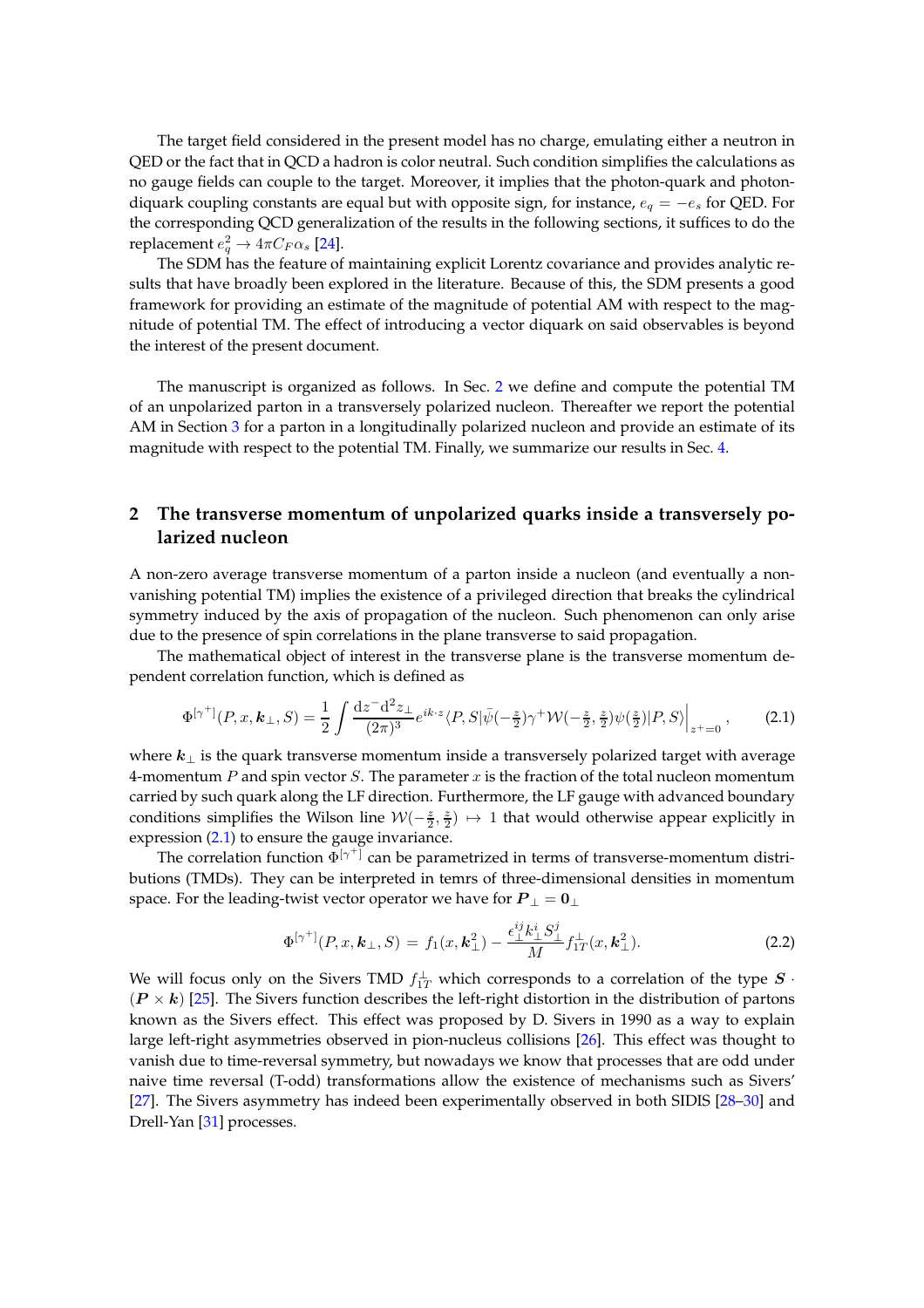In the following subsections we will discuss and try to clarify the relation between the Sivers function, the different notions of transverse momentum and the potential TM.

#### **2.1 JM notion of transverse momentum**

The Sivers mechanism gives rise to a non-zero average parton transverse momentum (TM) of the type  $a$  inside the nucleon by means of the following identity  $[32]$ 

<span id="page-4-0"></span>
$$
\langle k_{\perp}^{(a)i} \rangle_{\text{JM}} = -\int \mathrm{d}x \int \mathrm{d}^2 k_{\perp} k_{\perp}^i \frac{\epsilon_{\perp}^{jk} k_{\perp}^j S_{\perp}^k}{M} f_{1T}^{\perp a}(x, \mathbf{k}_{\perp}^2) \,. \tag{2.3}
$$

Due to the T-odd nature of the Sivers function, this notion of transverse momentum exactly coincides with the JM notion, as the latter refers to a non-local notion of the covariant derivative and can in principle contain a mixed symmetry under naive time reversal. The possible T-even contribution corresponding to the unpolarized TMD  $f_1$  vanishes due to time reversal symmetry.

Moreover, total TM is conserved as long as the contributions from the partons sum up to zero in what is known as Burkardt sum rule, irrespective of the decomposition used [\[33\]](#page-7-10). In the case of the SDM it takes the form  $\sum_{a=q,s}\langle \boldsymbol{k}_{\perp}^{(a)}\rangle = \boldsymbol{0}_{\perp}$  where  $q$  and  $s$  denote the quark and the scalar diquark, respectively. By using the expression for the quark Sivers function within the SDM provided in [\[34\]](#page-7-11)

<span id="page-4-1"></span>
$$
f_{1T}^{\perp q}(x, \mathbf{k}_{\perp}^2) = \frac{\lambda^2 e_q e_s (1-x)}{4(2\pi)^4} \frac{M(m_q + xM)}{(\mathbf{k}_{\perp}^2 + \Lambda_q^2(x))} \ln\left(\frac{\mathbf{k}_{\perp}^2 + \Lambda_q^2(x)}{\Lambda_q^2(x)}\right)
$$

$$
\Lambda_q^2(x) = x m_s^2 + (1-x) m_q^2 - x(1-x) M^2
$$
(2.4)

and by virtue of Eq. [\(2.3\)](#page-4-0), Goeke *et al.* found that the Burkardt sum rule is fulfilled for the JM notion of transverse momentum [\[35](#page-7-12)].

From the integration of Eq. [\(2.3\)](#page-4-0) using the quark Sivers function in [\(2.4\)](#page-4-1) and dimensional regularization, we obtained that the leading divergent piece of the JM notion of TM is provided by

<span id="page-4-2"></span>
$$
\langle k_{\perp}^{(q)i} \rangle_{JM} = -\frac{1}{6} \left( \frac{\lambda}{4\pi\epsilon} \right)^2 \frac{\epsilon_{\perp}^{ij} s_{\perp}^j}{(4\pi)^2} (3m_q + M)\pi e_s e_q + \mathcal{O}\left(\frac{1}{\epsilon}\right) . \tag{2.5}
$$

In this equation,  $s_{\perp}$  denotes the transverse polarization of the target. The factor  $4\pi\epsilon$  comes from the dimensional regularization for the integral over TM, meaning that only the leading divergence is retained. The calculation requires some care as the expression in Eq. [\(2.4\)](#page-4-1) results from a previous integral

$$
\int \frac{\mathrm{d}^2 l_{\perp}}{(2\pi)^2} \frac{l_{\perp}^j}{l_{\perp}^2 [(\mathbf{k}_{\perp}^2 + l_{\perp}^2) + \Lambda_q^2(x)]} = -\frac{k_{\perp}^j}{4\pi k_{\perp}^2} \ln\left(\frac{k_{\perp}^2 + \Lambda_q^2(x)}{\Lambda_q^2(x)}\right) \tag{2.6}
$$

which is finite in  $D=2$ , that also leads to contributions of  $\mathcal{O}(\epsilon^{-2})$  when making the replacement  $D=2\rightarrow 2-2\epsilon$  in the integrals over the momenta  $\bm{k}_{\perp}^2$  and  $\bm{l}_{\perp}^2$  at the same time.

#### **2.2 Potential transverse momentum**

It is due to the local description of the full covariant derivative that Ji notion of partons TM is even under naive time-reversal transformations (T-even) and therefore it has to vanish to all orders in perturbation theory. This means that the potential TM is equal to the JM notion of TM, i.e.,  $\langle k_{\perp}\rangle_{pot} = \langle k_{\perp}\rangle_{IM}$ , where the latter can be obtained from Eq. [\(2.3\)](#page-4-0). The potential TM is therefore a pure naive T-odd function.

We corroborated by means of an explicit calculation that the naive T-even contributions to the potential TM do vanish up to  $\mathcal{O}(\lambda^2 e_q e_s)$ . The non-vanishing difference between the Ji and JM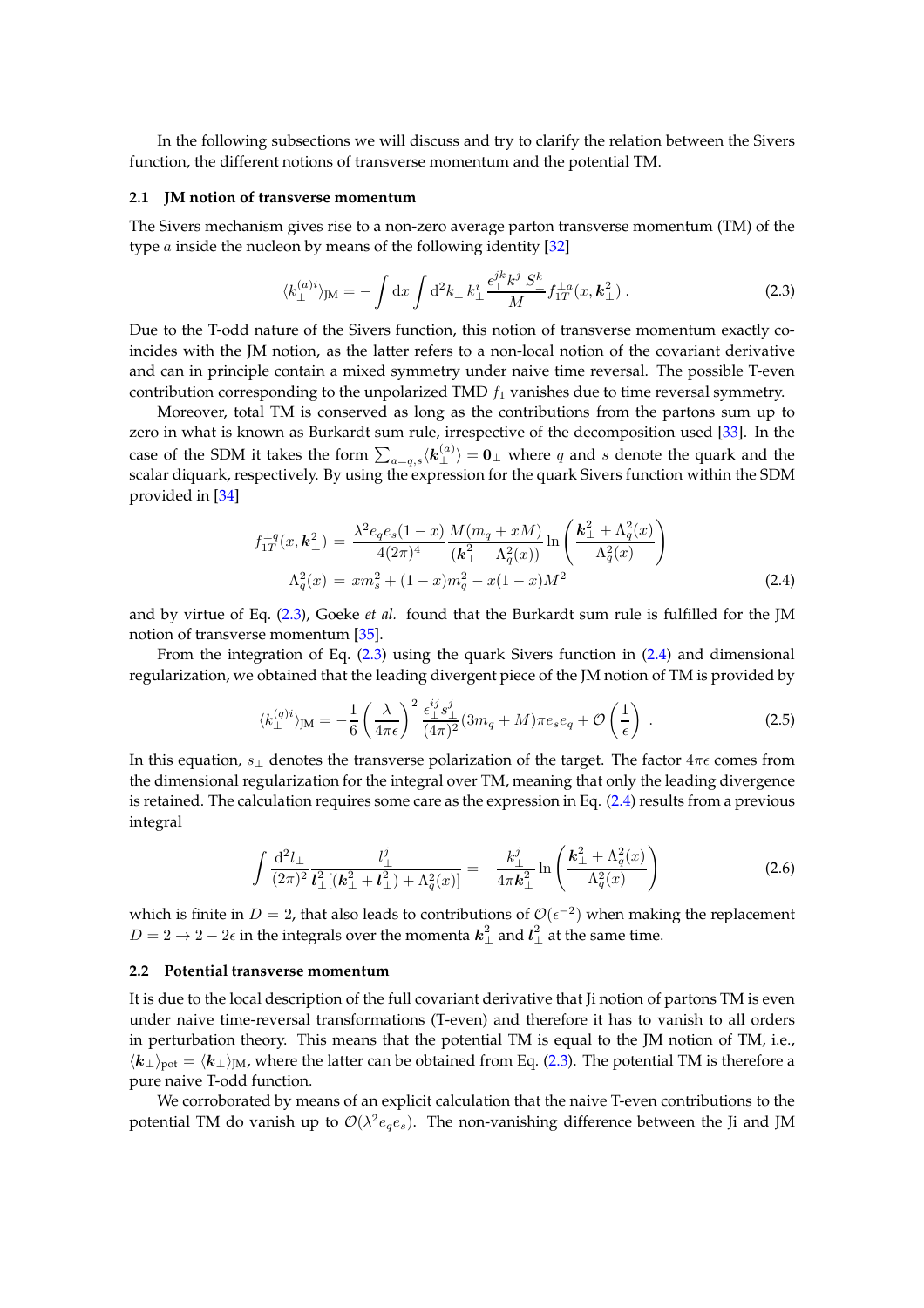notions of TM appears only when one photon is attached to the spectator system, as a naive T-odd contribution comes from the gauge-link at the LF infinity. This supports the interpretation of such a difference as originating from ISI/FSI between the spectator system and the struck quark.

The expression we found for  $\langle k_{\perp}\rangle_{\text{pot}}$  coincide exactly with the result displayed in Eq. [\(2.5\)](#page-4-2) in agreement with the previous statement that  $\langle k_\perp\rangle_{\text{pot}} = \langle k_\perp\rangle_{\text{JM}}$ . Furthermore, Burkardt sum rule for the JM notion of TM is confirmed for the two-loop calculation by using the equivalent expression

$$
\sum_{a=q,s} \langle \mathbf{k}_{\perp}^{(a)} \rangle_{\text{pot}} = \mathbf{0}_{\perp}.
$$
 (2.7)

For the sake of completeness, we shall mention that Burkardt sum rule is trivially fulfilled for the Ji decomposition as  $\langle \bm{k}_{\perp}^{(q)} \rangle_{\rm Ji}=\langle \bm{k}_{\perp}^{(s)} \rangle_{\rm Ji}=0$  . This is supported by the physical intuition given that Ji decomposition excludes the effects of ISI/FSI that can provide a spin asymmetry.

#### <span id="page-5-0"></span>**3 Quark potential AM in a longitudinally polarized nucleon**

Using the LF gauge it has also been computed that the Ji and JM notions of OAM coincide ( $L_{\text{ji}}^z$  =  $L^z_{\rm JM}$ ) in the absence of gauge fields within the SDM [\[36\]](#page-7-13). Such result was later confirmed for the same model in the impact parameter space [\[37\]](#page-7-14). Furthermore, a vanishing difference between both decompositions ( $L^z_{pot} = 0$ ) was proven directly for QED [\[13](#page-6-12)].

As a consequence, the potential AM vanishes at one-loop order and any difference between Ji and JM decompositions can only be observed at higher order. At tree level we are able to provide analytical expressions for the OAM distributions of the partons as

<span id="page-5-1"></span>
$$
L_{\rm ji}^{q,z}(x) = \frac{\lambda^2}{4\pi} (1-x)^2 \int \frac{\mathrm{d}^2 k_{\perp}}{(2\pi)^2} \frac{\mathbf{k}_{\perp}^2}{(\mathbf{k}_{\perp}^2 + \Lambda_q^2(x))^2}
$$
  

$$
L_{\rm ji}^{s,z}(x) = \frac{x}{1-x} L_{\rm ji}^{q,z}(x) , \qquad (3.1)
$$

where  $\Lambda_q^2(x)$  was defined in Eq. [\(2.4\)](#page-4-1) and  $x \equiv x_q$  is the fraction of the nucleon 4-momentum carried by the quark in the LF direction. By momentum conservation, we can write for the diquark  $x_s \equiv 1-x.$ 

Furthermore, at the same order in perturbation theory we can make use of the expression for the longitudinal helicity parton distribution function  $g_{1L}^q(x)$  in [\[32\]](#page-7-9), which accounts for the contribution to the total AM coming from the quark spin projection along the propagation axis

<span id="page-5-2"></span>
$$
g_{1L}^q(x) = \frac{\lambda^2}{4\pi} (1-x) \int \frac{\mathrm{d}^2 k_{\perp}}{(2\pi)^2} \frac{(m_q + xM)^2 - \mathbf{k}_{\perp}^2}{(\mathbf{k}_{\perp}^2 + \Lambda_q^2)^2} \,. \tag{3.2}
$$

From the expressions in Eq.  $(3.1)$  and  $(3.2)$  it is possible to check that Ji sum rule  $[4]$  is also fulfilled at this order within the SDM

$$
J = \int dx \left[ L_{\rm ji}^{q,z}(x) + L_{\rm ji}^{s,z}(x) + \frac{1}{2} g_{1L}^q(x) \right] = \frac{1}{2} \,. \tag{3.3}
$$

A first two-loop calculation of the potential AM as defined in Eq. [\(1.5\)](#page-1-3) will soon be reported in another publication.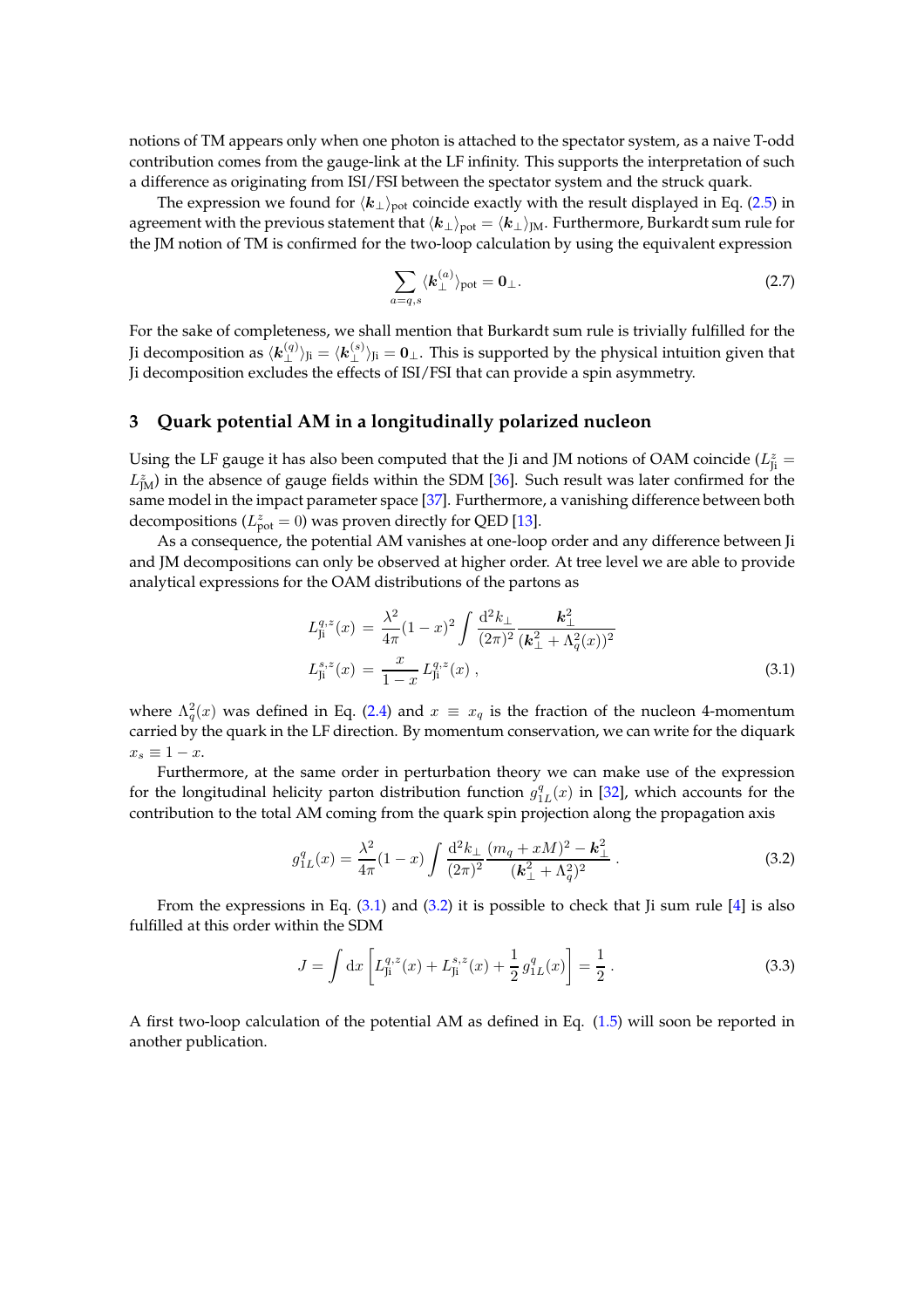#### <span id="page-6-19"></span>**4 Summary and Outlook**

The potential transverse momentum was computed within the scalar diquark model as an alternative way of obtaining the difference between Ji and JM average transverse momenta, which turns out to be non-zero in perturbation theory at  $\mathcal{O}(\lambda^2 e_q e_s)$ .

In order to generate the Sivers effect the impact parameter distribution of unpolarized quarks in a transversely polarized target has to be distorted (non-zero  $E$ ) and the fragmenting struck quark has to experience either initial or final state interactions. A non-vanishing Sivers function therefore suggests a difference between Ji and JM decompositions to appear at best at two-loop order to include initial or final state interactions between the struck quark and the spectator system.

For the moment, only one-loop calculations were carried out in the literature for Ji and JM decompositions for OAM, where they coincide as expected from the lack of initial or final state interactions. At this order it was also explicitly verified that Ji sum rule is satisfied. Further results on the two-loops calculation of the potential AM will be published in a future work.

#### **Acknowledgements**

The author D. A. Amor-Quiroz acknowledges financial support from Consejo Nacional de Ciencia y Tecnología (CONACyT) postdoctoral fellowship number 711226 (CVU 449539) and from Ecole Polytechnique. C. Lorcé by the Agence Nationale de la Recherche under the Projects No. ANR-18-ERC1-0002 and No. ANR-16-CE31-0019. M. Burkardt was supported by the DOE under grant number DE-FG03-95ER40965 and is grateful for the hospitality of Ecole Polytechnique.

### **References**

- <span id="page-6-0"></span>[1] A. Accardi *et al.*, Eur. Phys. J. A **52** (2016) no.9, 268.
- <span id="page-6-1"></span>[2] C. A. Aidala *et al.*, arXiv:2002.12333 [hep-ph]
- <span id="page-6-2"></span>[3] R. L. Jaffe and A. Manohar, Nucl. Phys. B **337**, (1990) 509.
- <span id="page-6-3"></span>[4] X. Ji, Phys. Rev. Lett. **78**, (1997) 610.
- <span id="page-6-4"></span>[5] E. Leader and C. Lorcé, Phys. Rep. **541(3)**, (2014) 163.
- <span id="page-6-5"></span>[6] E. Leader and C. Lorcé, Phys. Rep. **802**, (2019) 23.
- <span id="page-6-6"></span>[7] M. Wakamatsu, Int. J. Mod. Phys. A **29**, (2014) 1430012.
- <span id="page-6-7"></span>[8] X.S. Chen *et al.*, Phys. Rev. Lett. **100**, (2008) 232002.
- <span id="page-6-8"></span>[9] Y. Hatta, Phys. Lett. B **708**, (2011) 186.
- <span id="page-6-9"></span>[10] C. Lorcé, Phys. Lett. B **719**, (2013) 185.
- <span id="page-6-10"></span>[11] M. Wakamatsu, Phys. Rev. D **81** (2010), 114010.
- <span id="page-6-11"></span>[12] M. Burkardt, Phys. Rev. D **88**, (2013) 014014.
- <span id="page-6-12"></span>[13] X. Ji *et al.*, Phys. Rev. D **93**, (2016) 054013.
- <span id="page-6-13"></span>[14] M. Engelhardt, Phys. Rev. D **95**, (2017) 094505.
- <span id="page-6-14"></span>[15] M. Engelhardt et al., PoS SPIN2018, (2019) 047.
- <span id="page-6-15"></span>[16] Y. Hatta, X. Yao, Phys. Lett. B **798**, (2019) 134941.
- <span id="page-6-16"></span>[17] M. Wakamatsu, Y. Kitadono and P.-M. Zhang, Annals Phys. **392** (2018), 287.
- <span id="page-6-17"></span>[18] M. Burkardt, Phys. Rev. D **66**, (2002) 114005.
- <span id="page-6-18"></span>[19] M. Burkardt, Nucl. Phys. A **735**, (2004) 185.